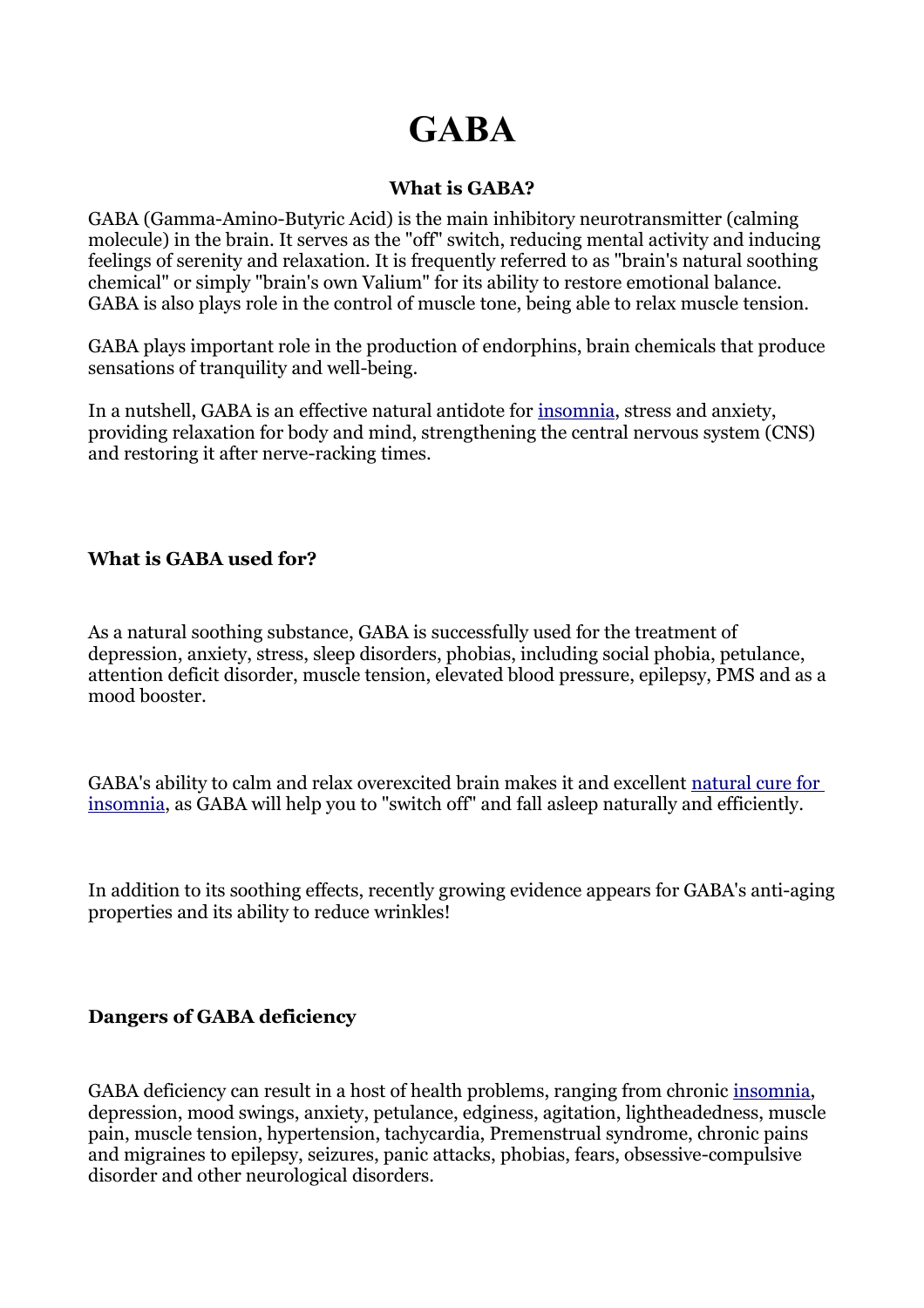## **How does GABA work?**

GABA is manufactured in the central nervous system mostly from [L-glutamic acid.](http://www.insomnia-herbal.com/glutamic-acid.html) Once made, it switches the brain to theta waves, which are linked with relaxation response.

Thus GABA helps you to calm, relax and reduce mental activity, shifting from tension, worries and concerns to happy and serene state of mind.

GABA regulates brain rhythms and when they go out of balance anxiety, irritability, nervousness and [insomnia c](http://www.insomnia-herbal.com/)ome up.

#### **Dietary sources of GABA**

Good sources of GABA are oats, almonds, germinated brown rice, lentils, bananas, broccoli, beef, citrus fruits, potatoes, whole grains, spinach and nuts.

#### **Availability and dosage**

GABA is available without prescription (as it is a natural nutritional supplement) in many health shops. GABA is best absorbed and more effective when taken between meals. Start with 100-500mg, midafternoon/bedtime.

#### **Complementary supplements:**

[Vitamin B6](http://www.insomnia-herbal.com/b-vitamins.html) helps GABA production in the brain, so being added to GABA supplement it will significantly help to reduce [insomnia a](http://www.insomnia-herbal.com/)nd anxiety and contribute to general brain function and health.

#### **Conclusion:**

GABA is the main brain calming chemical responsible for de-stress, healthy sleep patterns,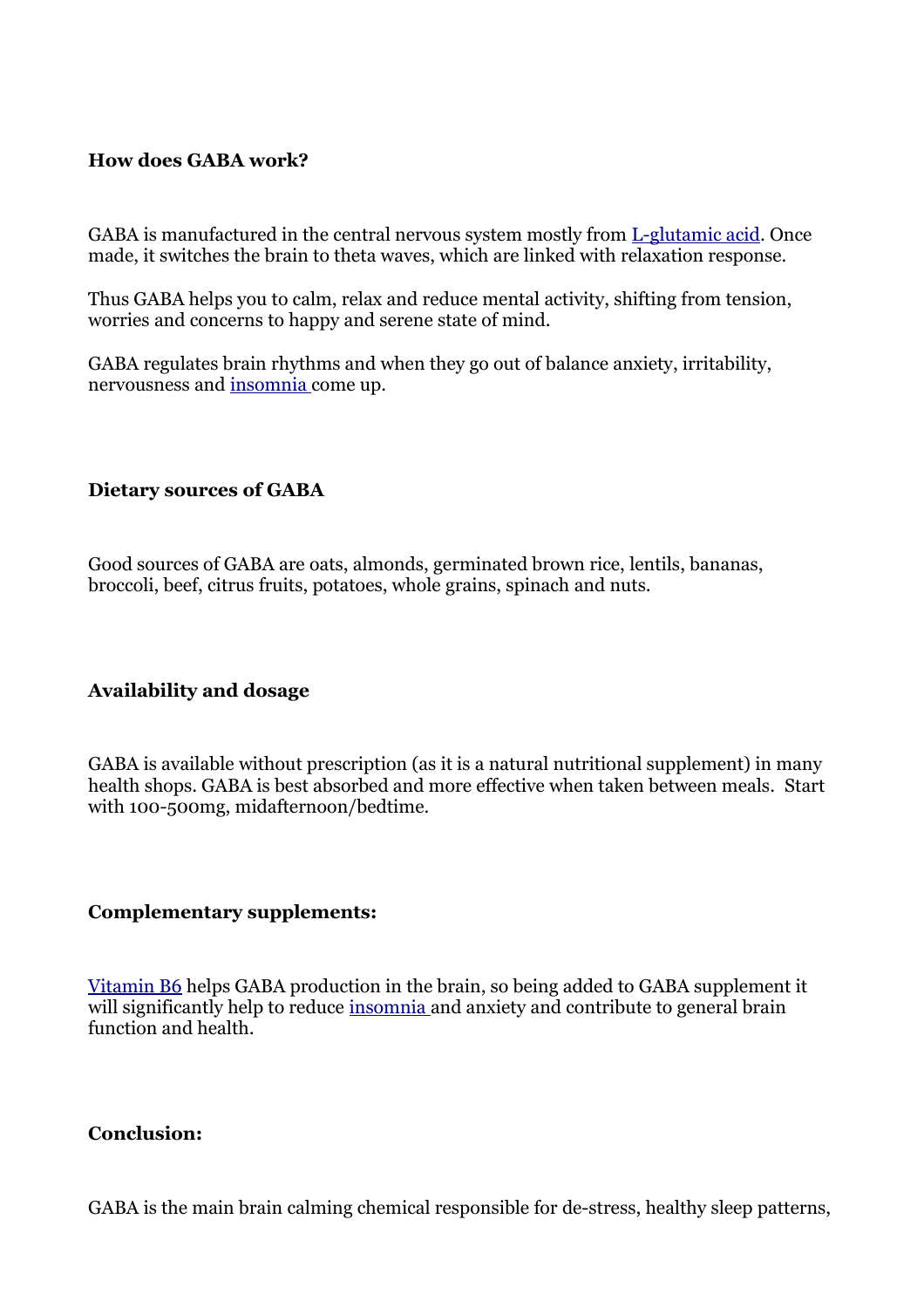emotional health and calming anxiety.

Boosting GABA levels is crucial for the [successful insomnia cure,](http://www.insomnia-herbal.com/) as well as for effective stress and anxiety cure.

Taking GABA as a supplement is a natural, safe and effective way to raise its levels in the brain.

## **Side effects and precautions:**

GABA has little to no side effects and is considered to be very safe at recommended doses. Side effects are rare and mild, but some people might experience nausea, shortness of breath and tingling sensation on the skin (this last one is actually more erotic than unpleasant!). These side effects of GABA quickly pass and are not dangerous.

[home page](http://www.insomnia-herbal.com/)

*Disclaimer: The information on this site is given for educational purposes only. Thorough health assessment done by a health care professional is necessary before deciding to take any of the supplements mentioned.*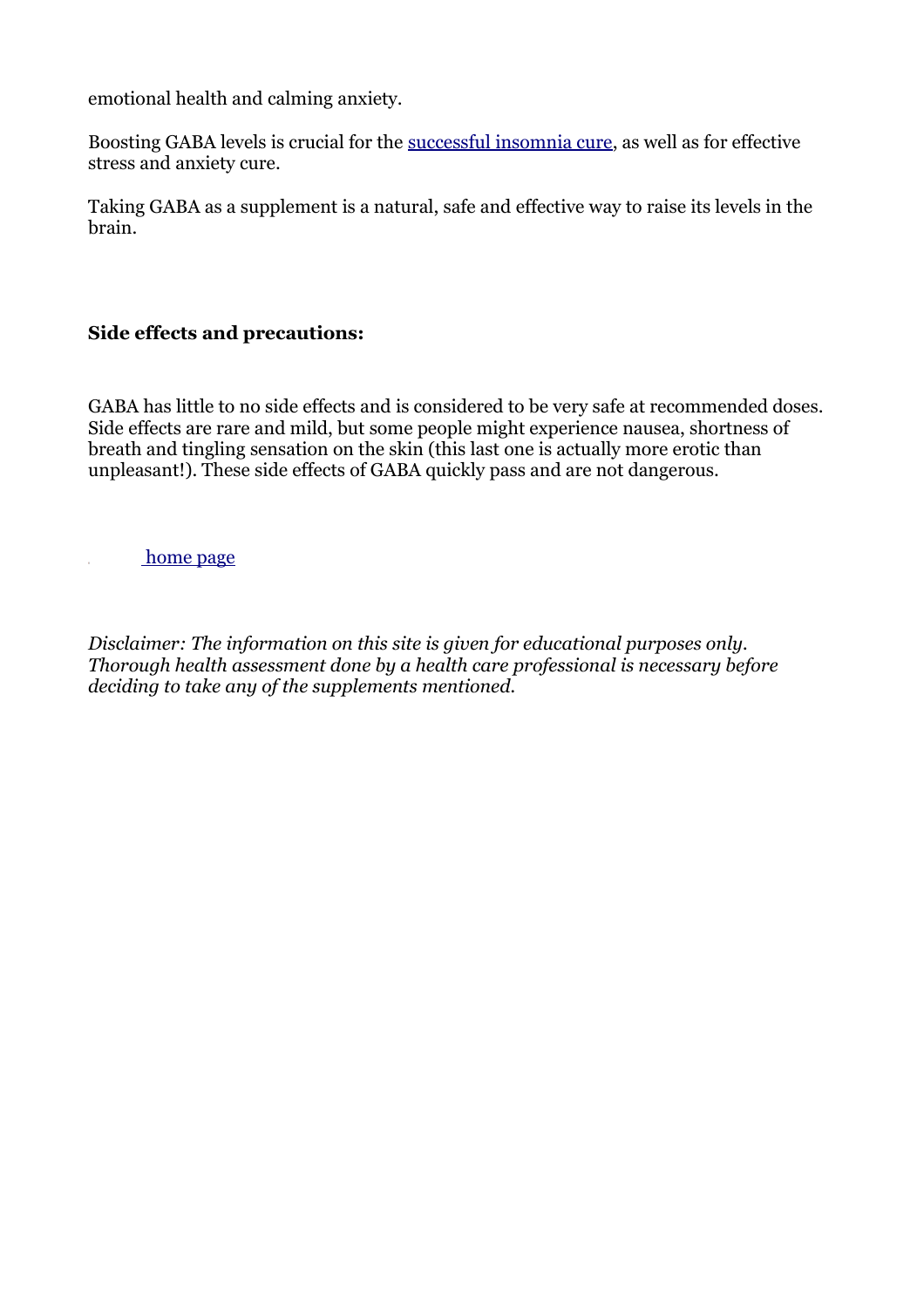## **How does GABA work?**

GABA is manufactured in the central nervous system mostly from [L-glutamic acid.](http://www.insomnia-herbal.com/glutamic-acid.html) Once made, it switches the brain to theta waves, which are linked with relaxation response.

Thus GABA helps you to calm, relax and reduce mental activity, shifting from tension, worries and concerns to happy and serene state of mind.

GABA regulates brain rhythms and when they go out of balance anxiety, irritability, nervousness and [insomnia c](http://www.insomnia-herbal.com/)ome up.

#### **Dietary sources of GABA**

Good sources of GABA are oats, almonds, germinated brown rice, lentils, bananas, broccoli, beef, citrus fruits, potatoes, whole grains, spinach and nuts.

## **Availability and dosage**

GABA is available without prescription (as it is a natural nutritional supplement) in many health shops. GABA is best absorbed and more effective when taken between meals. Start with 100-500mg, midafternoon/bedtime.

#### **Complementary supplements:**

[Vitamin B6](http://www.insomnia-herbal.com/b-vitamins.html) helps GABA production in the brain, so being added to GABA supplement it will significantly help to reduce [insomnia a](http://www.insomnia-herbal.com/)nd anxiety and contribute to general brain function and health.

## **Conclusion:**

GABA is the main brain calming chemical responsible for de-stress, healthy sleep patterns, emotional health and calming anxiety.